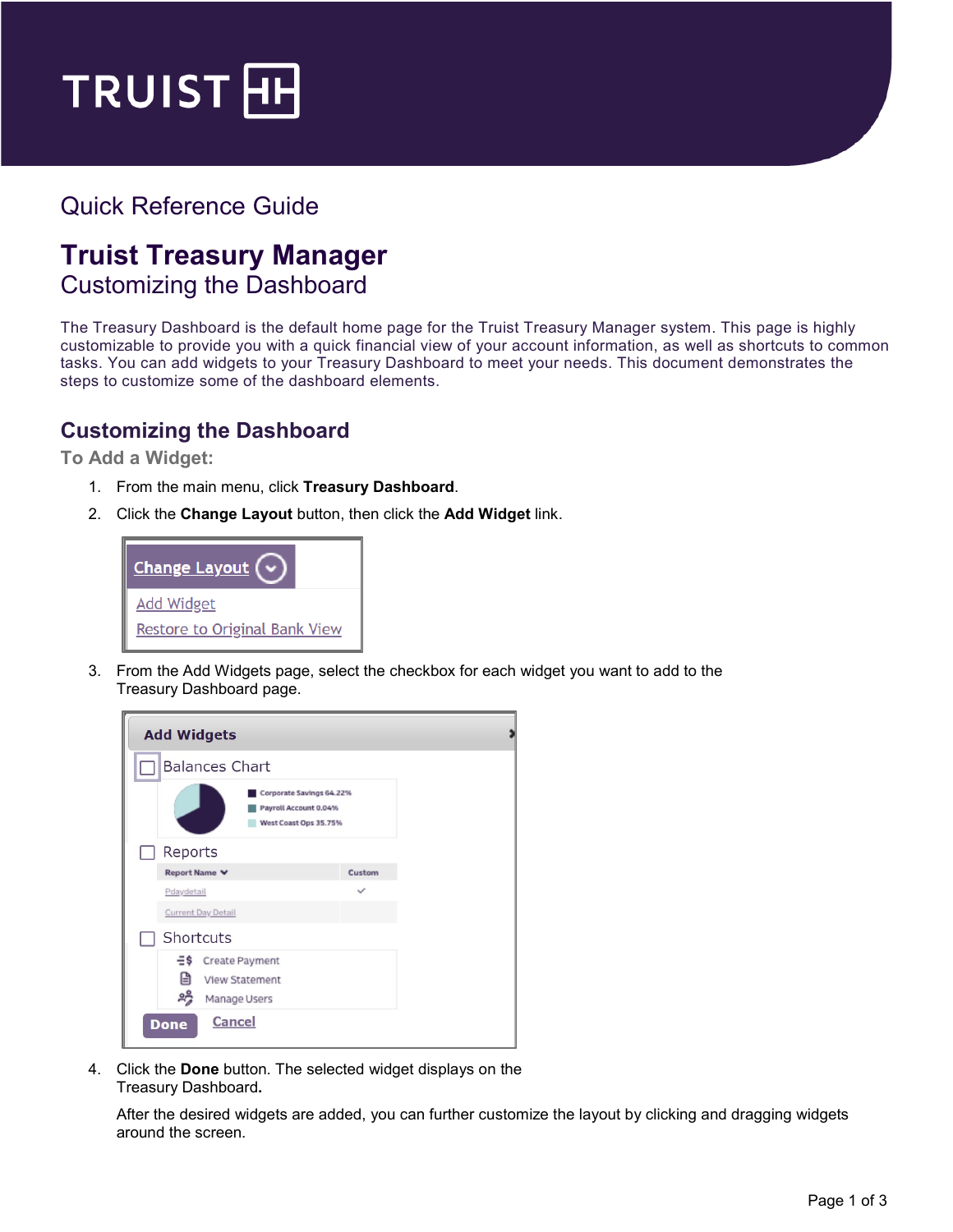#### **To Customize Widget Displays:**

- 1. To customize the **Shortcuts** widget, click the **Change widget settings** icon.
- 2. Click the **Edit settings** link.



- 3. The **Edit Shortcuts Settings** window allows you to select which shortcuts display on the main screen. After selecting the desired shortcuts, click the **Done** button.
- 4. To customize the **Balances Chart** widget, click the **Change widget settings** icon.
- 5. Click the **Edit settings** link.
- 6. Select the **Accounts** you want to display on the chart, and select the **Balances to Display**: either Current Day or Prior Day (the default is Prior Day).

| <b>Edit Balances Chart Settings</b><br>$\mathbf x$               |                 |                                         |  |  |
|------------------------------------------------------------------|-----------------|-----------------------------------------|--|--|
| Balances to Display: $\bigcirc$ Current Day $\bigcirc$ Prior Day |                 |                                         |  |  |
| <b>Available Accounts</b>                                        |                 | <b>Your Selections</b>                  |  |  |
| Select checkboxes to move items to Your Selections.              |                 | To remove items, deselect the checkbox. |  |  |
| <b>Accounts</b>                                                  |                 | <b>Selected Accounts</b>                |  |  |
| <b>Account Nickname</b>                                          | <b>Currency</b> | <b>ABC123 Company Payroll</b><br>☑      |  |  |
| ABC123 Company                                                   | <b>USD</b>      | <b>ABC123 Operating Acct</b><br>☑       |  |  |
| √ ABC123 Company Payroll                                         | <b>USD</b>      |                                         |  |  |
| <b>ABC123 General</b>                                            | <b>USD</b>      |                                         |  |  |
| ABC123 Operating Acct<br>I√I                                     | <b>USD</b>      |                                         |  |  |
| <b>ABC123 Receivables</b>                                        | <b>USD</b>      |                                         |  |  |
| abc123 Company 2                                                 | <b>USD</b>      |                                         |  |  |
|                                                                  |                 |                                         |  |  |
|                                                                  |                 |                                         |  |  |
|                                                                  |                 |                                         |  |  |
|                                                                  |                 |                                         |  |  |
|                                                                  |                 |                                         |  |  |
|                                                                  |                 |                                         |  |  |
|                                                                  |                 |                                         |  |  |
| <b>Cancel</b><br><b>Done</b>                                     |                 |                                         |  |  |

- 7. When you're finished selecting accounts, click the **Done** button.
- 8. To customize the **Reports** widget, click the **Change widget settings** icon.
- 9. Click the **Edit settings** link.

| <b>Reports</b>                 |                 |  |
|--------------------------------|-----------------|--|
| <b>Report Name</b>             | Edit settings   |  |
|                                | Collapse widget |  |
| Click the 'Change widget setti | Remove widget   |  |
|                                |                 |  |

- 10. The **Edit Report Settings** window allows you to create links to specific reports, making them accessible directly from the dashboard. Click the **Standard** tab to display additional report options.
- 11. When you're finished selecting reports, click the **Done** button.